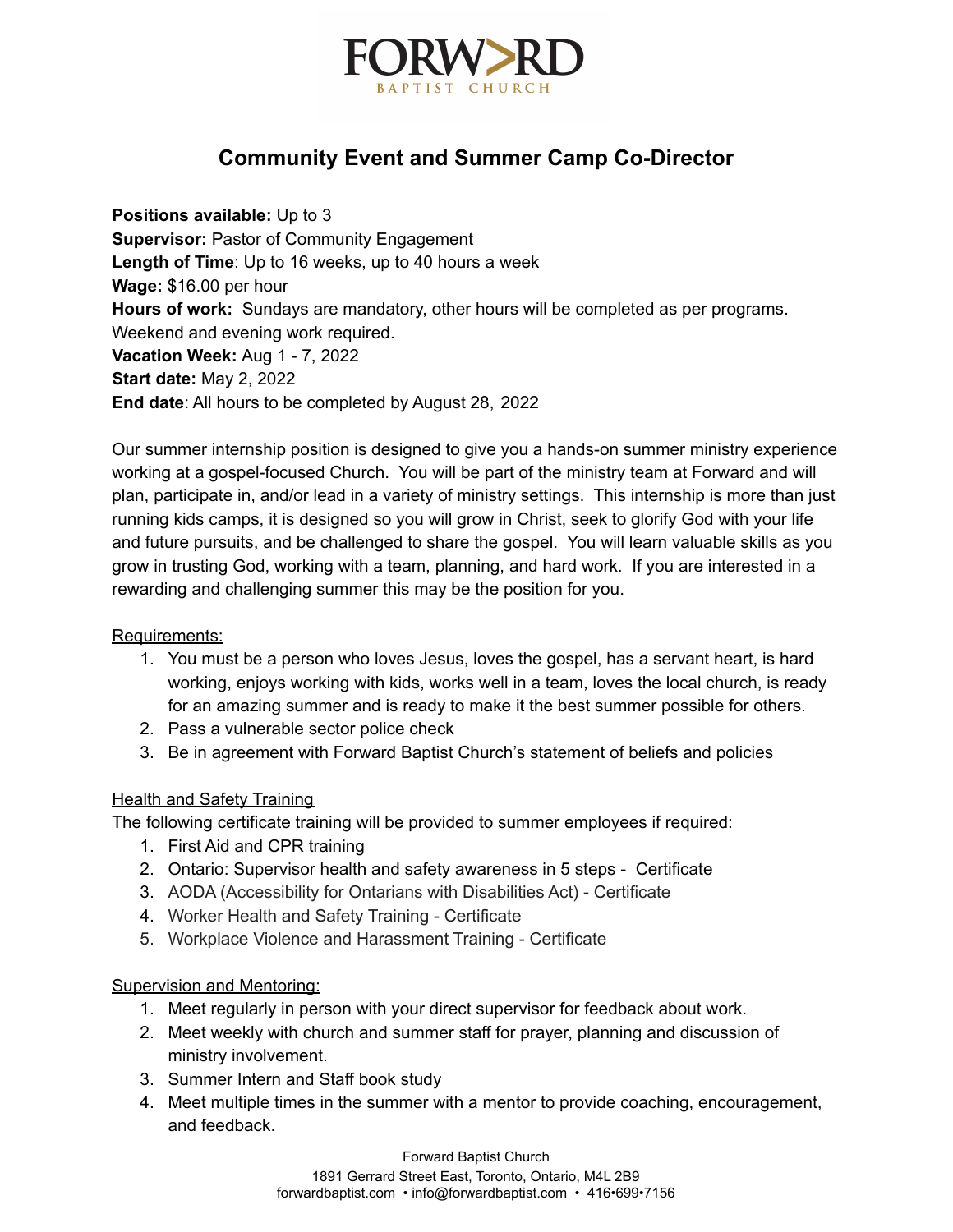

# Responsibilities:

## **Summer Camps:**

You will be responsible for 5 summer camps: including ensuring COVID protocols are in place and followed, planning, recruiting volunteers, registration of kids, directing, and implementing all aspects of the summer camp programs. Our camps will focus on kids in Jr Kindergarten to Grade 12.

| Kids Camp - Primary    | July 4-8            | 9 am -12 pm    | JK-6                            |
|------------------------|---------------------|----------------|---------------------------------|
| Kids Camp - Secondary  | <b>July 11-15</b>   | 9 am -12 pm    | JK-6                            |
| Youth Camp - Primary   | July 25 - 29        | $9$ am - 4 pm  | $6 - 12$                        |
| Youth Camp - Primary   | August 8 - 12       | $9$ am - 4 pm  | $6 - 12$                        |
| <b>Basketball Camp</b> | <b>August 15-19</b> | $9$ am $-3$ pm | $6 - 10$<br>11-12 Jr<br>helpers |

**Jr. Youth Programming (Grade 3 - 6):** Assist in the planning and running of our monthly Jr. Youth events for students in grades 3-6.

**Children's Programming**: Assist with children's programming for kids aged 0 - 12 on Sundays and at other times as needed. You will assist in preparing the children's ministry curriculum for the summer and fall. You will also spend time preparing a new stage design and program planning for the 2022-2023 Pa Day kids camps.

# **Other Ministry Opportunities in the Summer:**

Participate in other ministries throughout the summer. These will be shaped by Covid restrictions at the times. You will also have an opportunity to use your gifts and skills that God has given you. Examples include:Worship Teams, Tech Ministries, leading Bible studies, discipleship, preaching, outreach, Ministry Appreciation Gala, Beach Hill Neighborhood Association events, and our Street Party.

## **Community Engagement**

You will be responsible for planning and implementing the following events that will take place over the 4 months: Community Street Party, vendor table at local school Fun Fair, Ministry appreciation gala and others.